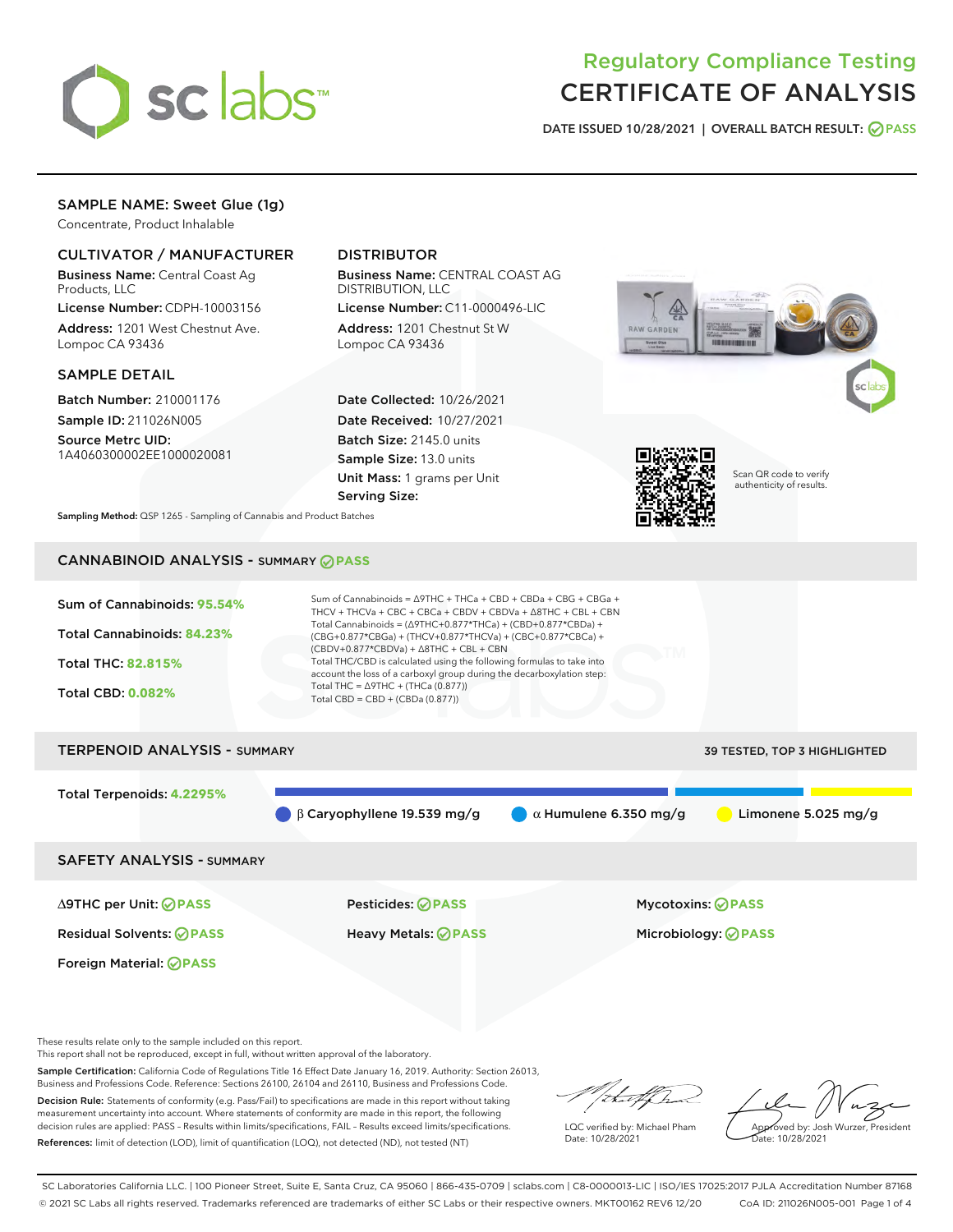



SWEET GLUE (1G) | DATE ISSUED 10/28/2021 | OVERALL BATCH RESULT: @ PASS

#### CANNABINOID TEST RESULTS - 10/28/2021 2 PASS

Tested by high-performance liquid chromatography with diode-array detection (HPLC-DAD). **Method:** QSP 1157 - Analysis of Cannabinoids by HPLC-DAD

#### TOTAL CANNABINOIDS: **84.23%**

Total Cannabinoids (Total THC) + (Total CBD) + (Total CBG) + (Total THCV) + (Total CBC) + (Total CBDV) + ∆8THC + CBL + CBN

TOTAL THC: **82.815%** Total THC (∆9THC+0.877\*THCa)

TOTAL CBD: **0.082%** Total CBD (CBD+0.877\*CBDa)

TOTAL THCV: 0.21% Total THCV (THCV+0.877\*THCVa)

TOTAL CBC: 0.35% Total CBC (CBC+0.877\*CBCa)

TOTAL CBG: 0.77% Total CBG (CBG+0.877\*CBGa)

TOTAL CBDV: ND Total CBDV (CBDV+0.877\*CBDVa)

| <b>COMPOUND</b>  | LOD/LOQ<br>(mg/g)          | <b>MEASUREMENT</b><br><b>UNCERTAINTY</b><br>(mg/g) | <b>RESULT</b><br>(mg/g) | <b>RESULT</b><br>(%) |
|------------------|----------------------------|----------------------------------------------------|-------------------------|----------------------|
| <b>THCa</b>      | 0.05 / 0.14                | ±23.257                                            | 904.94                  | 90.494               |
| <b>A9THC</b>     | 0.06 / 0.26                | ±1.187                                             | 34.52                   | 3.452                |
| <b>CBGa</b>      | 0.1/0.2                    | $\pm 0.42$                                         | 8.1                     | 0.81                 |
| <b>CBCa</b>      | 0.07 / 0.28                | ±0.167                                             | 3.42                    | 0.342                |
| <b>THCVa</b>     | 0.07/0.20                  | ±0.114                                             | 2.40                    | 0.240                |
| <b>CBDa</b>      | 0.02 / 0.19                | ±0.027                                             | 0.93                    | 0.093                |
| <b>CBG</b>       | 0.06/0.19                  | ±0.024                                             | 0.60                    | 0.060                |
| <b>CBC</b>       | 0.2 / 0.5                  | ±0.01                                              | 0.5                     | 0.05                 |
| $\triangle$ 8THC | 0.1/0.4                    | N/A                                                | <b>ND</b>               | <b>ND</b>            |
| <b>THCV</b>      | 0.1/0.2                    | N/A                                                | <b>ND</b>               | <b>ND</b>            |
| <b>CBD</b>       | 0.07/0.29                  | N/A                                                | <b>ND</b>               | <b>ND</b>            |
| <b>CBDV</b>      | 0.04 / 0.15                | N/A                                                | <b>ND</b>               | <b>ND</b>            |
| <b>CBDVa</b>     | 0.03 / 0.53                | N/A                                                | <b>ND</b>               | <b>ND</b>            |
| <b>CBL</b>       | 0.06 / 0.24                | N/A                                                | <b>ND</b>               | <b>ND</b>            |
| <b>CBN</b>       | 0.1/0.3                    | N/A                                                | <b>ND</b>               | <b>ND</b>            |
|                  | <b>SUM OF CANNABINOIDS</b> |                                                    | 955.4 mg/g              | 95.54%               |

#### **UNIT MASS: 1 grams per Unit**

| ∆9THC per Unit                        | 1120 per-package limit | 34.52 mg/unit  | <b>PASS</b> |
|---------------------------------------|------------------------|----------------|-------------|
| <b>Total THC per Unit</b>             |                        | 828.15 mg/unit |             |
| <b>CBD</b> per Unit                   |                        | <b>ND</b>      |             |
| <b>Total CBD per Unit</b>             |                        | $0.82$ mg/unit |             |
| Sum of Cannabinoids<br>per Unit       |                        | 955.4 mg/unit  |             |
| <b>Total Cannabinoids</b><br>per Unit |                        | 842.3 mg/unit  |             |

#### TERPENOID TEST RESULTS - 10/28/2021

Terpene analysis utilizing gas chromatography-flame ionization detection (GC-FID). **Method:** QSP 1192 - Analysis of Terpenoids by GC-FID

| <b>COMPOUND</b>           | LOD/LOQ<br>(mg/g) | <b>MEASUREMENT</b><br><b>UNCERTAINTY</b><br>(mg/g) | <b>RESULT</b><br>(mg/g)                         | <b>RESULT</b><br>(%) |
|---------------------------|-------------------|----------------------------------------------------|-------------------------------------------------|----------------------|
| $\beta$ Caryophyllene     | 0.004 / 0.012     | ±0.6956                                            | 19.539                                          | 1.9539               |
| $\alpha$ Humulene         | 0.009 / 0.029     | ±0.2038                                            | 6.350                                           | 0.6350               |
| Limonene                  | 0.005 / 0.016     | ±0.0719                                            | 5.025                                           | 0.5025               |
| <b>Myrcene</b>            | 0.008 / 0.025     | ±0.0357                                            | 2.768                                           | 0.2768               |
| $\alpha$ Bisabolol        | 0.008 / 0.026     | ±0.0976                                            | 1.828                                           | 0.1828               |
| Linalool                  | 0.009 / 0.032     | ±0.0530                                            | 1.396                                           | 0.1396               |
| Valencene                 | 0.009 / 0.030     | ±0.0571                                            | 0.829                                           | 0.0829               |
| Terpineol                 | 0.016 / 0.055     | ±0.0488                                            | 0.795                                           | 0.0795               |
| Fenchol                   | 0.010 / 0.034     | ±0.0266                                            | 0.687                                           | 0.0687               |
| trans- $\beta$ -Farnesene | 0.008 / 0.025     | ±0.0193                                            | 0.543                                           | 0.0543               |
| $\beta$ Pinene            | 0.004 / 0.014     | ±0.0054                                            | 0.470                                           | 0.0470               |
| Terpinolene               | 0.008 / 0.026     | ±0.0084                                            | 0.411                                           | 0.0411               |
| Ocimene                   | 0.011 / 0.038     | ±0.0109                                            | 0.341                                           | 0.0341               |
| <b>Nerolidol</b>          | 0.009 / 0.028     | ±0.0170                                            | 0.270                                           | 0.0270               |
| $\alpha$ Pinene           | 0.005 / 0.017     | ±0.0020                                            | 0.227                                           | 0.0227               |
| Caryophyllene<br>Oxide    | 0.010 / 0.033     | ±0.0100                                            | 0.218                                           | 0.0218               |
| Borneol                   | 0.005 / 0.016     | ±0.0091                                            | 0.217                                           | 0.0217               |
| <b>Geranyl Acetate</b>    | 0.004 / 0.014     | ±0.0031                                            | 0.075                                           | 0.0075               |
| Camphene                  | 0.005 / 0.015     | ±0.0007                                            | 0.064                                           | 0.0064               |
| Fenchone                  | 0.009 / 0.028     | ±0.0015                                            | 0.051                                           | 0.0051               |
| Geraniol                  | 0.002 / 0.007     | ±0.0018                                            | 0.041                                           | 0.0041               |
| Sabinene Hydrate          | 0.006 / 0.022     | ±0.0013                                            | 0.033                                           | 0.0033               |
| Citronellol               | 0.003 / 0.010     | ±0.0011                                            | 0.023                                           | 0.0023               |
| $\gamma$ Terpinene        | 0.006 / 0.018     | ±0.0004                                            | 0.021                                           | 0.0021               |
| 3 Carene                  | 0.005 / 0.018     | ±0.0003                                            | 0.019                                           | 0.0019               |
| Sabinene                  | 0.004 / 0.014     | ±0.0002                                            | 0.018                                           | 0.0018               |
| Eucalyptol                | 0.006 / 0.018     | ±0.0005                                            | 0.018                                           | 0.0018               |
| Nerol                     | 0.003 / 0.011     | ±0.0008                                            | 0.018                                           | 0.0018               |
| $\alpha$ Phellandrene     | 0.006 / 0.020     | N/A                                                | <loq< th=""><th><loq< th=""></loq<></th></loq<> | <loq< th=""></loq<>  |
| $\alpha$ Terpinene        | 0.005 / 0.017     | N/A                                                | <loq< th=""><th><loq< th=""></loq<></th></loq<> | <loq< th=""></loq<>  |
| p-Cymene                  | 0.005 / 0.016     | N/A                                                | <loq< th=""><th><loq< th=""></loq<></th></loq<> | <loq< th=""></loq<>  |
| Isoborneol                | 0.004 / 0.012     | N/A                                                | <loq< th=""><th><loq< th=""></loq<></th></loq<> | <loq< th=""></loq<>  |
| $\alpha$ Cedrene          | 0.005 / 0.016     | N/A                                                | <loq< th=""><th><loq< th=""></loq<></th></loq<> | <loq< th=""></loq<>  |
| Guaiol                    | 0.009 / 0.030     | N/A                                                | <loq< th=""><th><loq< th=""></loq<></th></loq<> | <loq< th=""></loq<>  |
| (-)-Isopulegol            | 0.005 / 0.016     | N/A                                                | ND                                              | ND                   |
| Camphor                   | 0.006 / 0.019     | N/A                                                | <b>ND</b>                                       | <b>ND</b>            |
| Menthol                   | 0.008 / 0.025     | N/A                                                | ND                                              | ND                   |
| R-(+)-Pulegone            | 0.003 / 0.011     | N/A                                                | ND                                              | ND                   |
| Cedrol                    | 0.008 / 0.027     | N/A                                                | <b>ND</b>                                       | ND                   |
| <b>TOTAL TERPENOIDS</b>   |                   |                                                    | 42.295 mg/g                                     | 4.2295%              |

SC Laboratories California LLC. | 100 Pioneer Street, Suite E, Santa Cruz, CA 95060 | 866-435-0709 | sclabs.com | C8-0000013-LIC | ISO/IES 17025:2017 PJLA Accreditation Number 87168 © 2021 SC Labs all rights reserved. Trademarks referenced are trademarks of either SC Labs or their respective owners. MKT00162 REV6 12/20 CoA ID: 211026N005-001 Page 2 of 4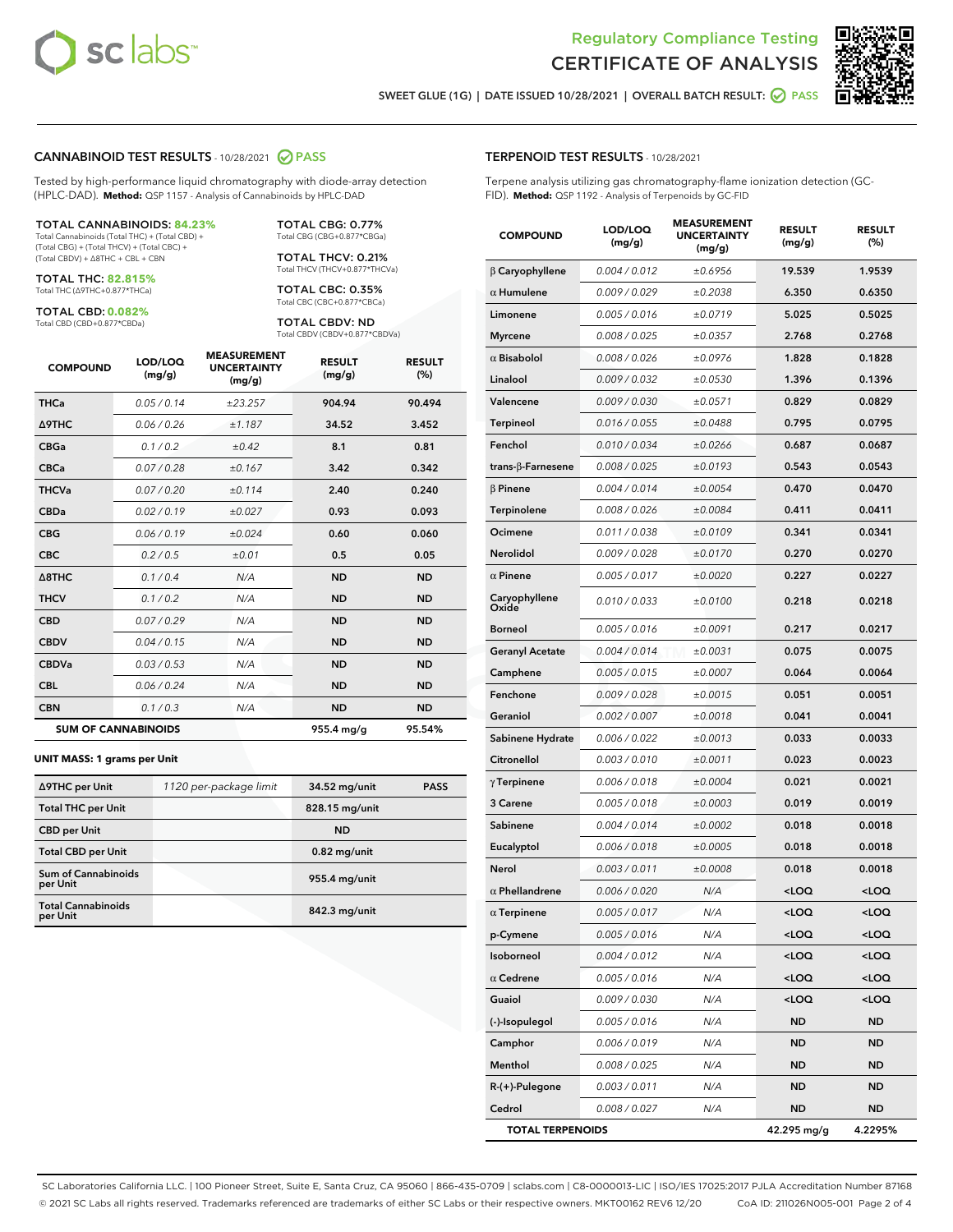



SWEET GLUE (1G) | DATE ISSUED 10/28/2021 | OVERALL BATCH RESULT:  $\bigcirc$  PASS

# CATEGORY 1 PESTICIDE TEST RESULTS - 10/27/2021 2 PASS

Pesticide and plant growth regulator analysis utilizing high-performance liquid chromatography-mass spectrometry (HPLC-MS) or gas chromatography-mass spectrometry (GC-MS). \*GC-MS utilized where indicated. **Method:** QSP 1212 - Analysis of Pesticides and Mycotoxins by LC-MS or QSP 1213 - Analysis of Pesticides by GC-MS

| <b>COMPOUND</b>             | LOD/LOQ<br>$(\mu g/g)$ | <b>ACTION</b><br><b>LIMIT</b><br>$(\mu g/g)$ | <b>MEASUREMENT</b><br><b>UNCERTAINTY</b><br>$(\mu g/g)$ | <b>RESULT</b><br>$(\mu g/g)$ | <b>RESULT</b> |
|-----------------------------|------------------------|----------------------------------------------|---------------------------------------------------------|------------------------------|---------------|
| Aldicarb                    | 0.03 / 0.08            | $\ge$ LOD                                    | N/A                                                     | <b>ND</b>                    | <b>PASS</b>   |
| Carbofuran                  | 0.02 / 0.05            | $\ge$ LOD                                    | N/A                                                     | <b>ND</b>                    | <b>PASS</b>   |
| Chlordane*                  | 0.03 / 0.08            | $\ge$ LOD                                    | N/A                                                     | <b>ND</b>                    | <b>PASS</b>   |
| Chlorfenapyr*               | 0.03/0.10              | $\ge$ LOD                                    | N/A                                                     | <b>ND</b>                    | <b>PASS</b>   |
| Chlorpyrifos                | 0.02 / 0.06            | $\ge$ LOD                                    | N/A                                                     | <b>ND</b>                    | <b>PASS</b>   |
| Coumaphos                   | 0.02 / 0.07            | $\ge$ LOD                                    | N/A                                                     | <b>ND</b>                    | <b>PASS</b>   |
| Daminozide                  | 0.02 / 0.07            | $\ge$ LOD                                    | N/A                                                     | <b>ND</b>                    | <b>PASS</b>   |
| <b>DDVP</b><br>(Dichlorvos) | 0.03/0.09              | $\ge$ LOD                                    | N/A                                                     | <b>ND</b>                    | <b>PASS</b>   |
| Dimethoate                  | 0.03 / 0.08            | $\ge$ LOD                                    | N/A                                                     | <b>ND</b>                    | <b>PASS</b>   |
| Ethoprop(hos)               | 0.03/0.10              | $\ge$ LOD                                    | N/A                                                     | <b>ND</b>                    | <b>PASS</b>   |
| Etofenprox                  | 0.02/0.06              | $>$ LOD                                      | N/A                                                     | <b>ND</b>                    | <b>PASS</b>   |
| Fenoxycarb                  | 0.03 / 0.08            | $>$ LOD                                      | N/A                                                     | <b>ND</b>                    | <b>PASS</b>   |
| Fipronil                    | 0.03 / 0.08            | $>$ LOD                                      | N/A                                                     | <b>ND</b>                    | <b>PASS</b>   |
| Imazalil                    | 0.02 / 0.06            | $\ge$ LOD                                    | N/A                                                     | <b>ND</b>                    | <b>PASS</b>   |
| <b>Methiocarb</b>           | 0.02 / 0.07            | $\ge$ LOD                                    | N/A                                                     | <b>ND</b>                    | <b>PASS</b>   |
| Methyl<br>parathion         | 0.03/0.10              | $\ge$ LOD                                    | N/A                                                     | <b>ND</b>                    | <b>PASS</b>   |
| <b>Mevinphos</b>            | 0.03/0.09              | $\ge$ LOD                                    | N/A                                                     | <b>ND</b>                    | <b>PASS</b>   |
| Paclobutrazol               | 0.02 / 0.05            | $\ge$ LOD                                    | N/A                                                     | <b>ND</b>                    | <b>PASS</b>   |
| Propoxur                    | 0.03/0.09              | $\ge$ LOD                                    | N/A                                                     | <b>ND</b>                    | <b>PASS</b>   |
| Spiroxamine                 | 0.03 / 0.08            | $\ge$ LOD                                    | N/A                                                     | <b>ND</b>                    | <b>PASS</b>   |
| Thiacloprid                 | 0.03/0.10              | $\ge$ LOD                                    | N/A                                                     | <b>ND</b>                    | <b>PASS</b>   |

#### CATEGORY 2 PESTICIDE TEST RESULTS - 10/27/2021 @ PASS

| <b>COMPOUND</b>          | LOD/LOO<br>$(\mu g/g)$ | <b>ACTION</b><br>LIMIT<br>$(\mu g/g)$ | <b>MEASUREMENT</b><br><b>UNCERTAINTY</b><br>$(\mu g/g)$ | <b>RESULT</b><br>$(\mu g/g)$ | <b>RESULT</b> |  |
|--------------------------|------------------------|---------------------------------------|---------------------------------------------------------|------------------------------|---------------|--|
| Abamectin                | 0.03/0.10              | 0.1                                   | N/A                                                     | <b>ND</b>                    | <b>PASS</b>   |  |
| Acephate                 | 0.02/0.07              | 0.1                                   | N/A                                                     | <b>ND</b>                    | <b>PASS</b>   |  |
| Acequinocyl              | 0.02/0.07              | 0.1                                   | N/A                                                     | <b>ND</b>                    | <b>PASS</b>   |  |
| Acetamiprid              | 0.02/0.05              | 0.1                                   | N/A                                                     | <b>ND</b>                    | <b>PASS</b>   |  |
| Azoxystrobin             | 0.02/0.07              | 0.1                                   | N/A                                                     | <b>ND</b>                    | <b>PASS</b>   |  |
| <b>Bifenazate</b>        | 0.01 / 0.04            | 0.1                                   | N/A                                                     | <b>ND</b>                    | <b>PASS</b>   |  |
| <b>Bifenthrin</b>        | 0.02 / 0.05            | 3                                     | N/A                                                     | <b>ND</b>                    | <b>PASS</b>   |  |
| <b>Boscalid</b>          | 0.03/0.09              | 0.1                                   | N/A                                                     | <b>ND</b>                    | <b>PASS</b>   |  |
| Captan                   | 0.19/0.57              | 07                                    | N/A                                                     | <b>ND</b>                    | <b>PASS</b>   |  |
| Carbaryl                 | 0.02/0.06              | 0.5                                   | N/A                                                     | <b>ND</b>                    | <b>PASS</b>   |  |
| Chlorantranilip-<br>role | 0.04/0.12              | 10                                    | N/A                                                     | <b>ND</b>                    | <b>PASS</b>   |  |
| Clofentezine             | 0.03/0.09              | 0 <sub>1</sub>                        | N/A                                                     | <b>ND</b>                    | <b>PASS</b>   |  |

| <b>COMPOUND</b>               | LOD/LOQ<br>(µg/g) | <b>ACTION</b><br><b>LIMIT</b><br>(µg/g) | <b>MEASUREMENT</b><br><b>UNCERTAINTY</b><br>$(\mu g/g)$ | <b>RESULT</b><br>(µg/g) | <b>RESULT</b> |
|-------------------------------|-------------------|-----------------------------------------|---------------------------------------------------------|-------------------------|---------------|
| Cyfluthrin                    | 0.12 / 0.38       | $\overline{c}$                          | N/A                                                     | <b>ND</b>               | <b>PASS</b>   |
| Cypermethrin                  | 0.11 / 0.32       | 1                                       | N/A                                                     | <b>ND</b>               | <b>PASS</b>   |
| <b>Diazinon</b>               | 0.02 / 0.05       | 0.1                                     | N/A                                                     | <b>ND</b>               | <b>PASS</b>   |
| Dimethomorph                  | 0.03 / 0.09       | 2                                       | N/A                                                     | <b>ND</b>               | <b>PASS</b>   |
| Etoxazole                     | 0.02 / 0.06       | 0.1                                     | N/A                                                     | <b>ND</b>               | <b>PASS</b>   |
| Fenhexamid                    | 0.03 / 0.09       | 0.1                                     | N/A                                                     | <b>ND</b>               | <b>PASS</b>   |
| Fenpyroximate                 | 0.02 / 0.06       | 0.1                                     | N/A                                                     | <b>ND</b>               | <b>PASS</b>   |
| Flonicamid                    | 0.03 / 0.10       | 0.1                                     | N/A                                                     | <b>ND</b>               | <b>PASS</b>   |
| Fludioxonil                   | 0.03 / 0.10       | 0.1                                     | N/A                                                     | <b>ND</b>               | <b>PASS</b>   |
| Hexythiazox                   | 0.02 / 0.07       | 0.1                                     | N/A                                                     | <b>ND</b>               | <b>PASS</b>   |
| Imidacloprid                  | 0.04 / 0.11       | 5                                       | N/A                                                     | <b>ND</b>               | <b>PASS</b>   |
| Kresoxim-methyl               | 0.02 / 0.07       | 0.1                                     | N/A                                                     | <b>ND</b>               | <b>PASS</b>   |
| Malathion                     | 0.03 / 0.09       | 0.5                                     | N/A                                                     | <b>ND</b>               | <b>PASS</b>   |
| Metalaxyl                     | 0.02 / 0.07       | $\overline{c}$                          | N/A                                                     | <b>ND</b>               | <b>PASS</b>   |
| Methomyl                      | 0.03 / 0.10       | $\mathcal{I}$                           | N/A                                                     | <b>ND</b>               | <b>PASS</b>   |
| Myclobutanil                  | 0.03 / 0.09       | 0.1                                     | N/A                                                     | <b>ND</b>               | <b>PASS</b>   |
| <b>Naled</b>                  | 0.02 / 0.07       | 0.1                                     | N/A                                                     | <b>ND</b>               | <b>PASS</b>   |
| Oxamyl                        | 0.04 / 0.11       | 0.5                                     | N/A                                                     | <b>ND</b>               | <b>PASS</b>   |
| Pentachloronitro-<br>benzene* | 0.03/0.09         | 0.1                                     | N/A                                                     | <b>ND</b>               | <b>PASS</b>   |
| Permethrin                    | 0.04 / 0.12       | 0.5                                     | N/A                                                     | <b>ND</b>               | <b>PASS</b>   |
| Phosmet                       | 0.03 / 0.10       | 0.1                                     | N/A                                                     | <b>ND</b>               | <b>PASS</b>   |
| Piperonylbu-<br>toxide        | 0.02 / 0.07       | 3                                       | N/A                                                     | <b>ND</b>               | <b>PASS</b>   |
| Prallethrin                   | 0.03 / 0.08       | 0.1                                     | N/A                                                     | <b>ND</b>               | <b>PASS</b>   |
| Propiconazole                 | 0.02 / 0.07       | 0.1                                     | N/A                                                     | <b>ND</b>               | <b>PASS</b>   |
| Pyrethrins                    | 0.04 / 0.12       | 0.5                                     | N/A                                                     | <b>ND</b>               | <b>PASS</b>   |
| Pyridaben                     | 0.02 / 0.07       | 0.1                                     | N/A                                                     | <b>ND</b>               | <b>PASS</b>   |
| Spinetoram                    | 0.02 / 0.07       | 0.1                                     | N/A                                                     | <b>ND</b>               | <b>PASS</b>   |
| Spinosad                      | 0.02 / 0.07       | 0.1                                     | N/A                                                     | <b>ND</b>               | <b>PASS</b>   |
| Spiromesifen                  | 0.02 / 0.05       | 0.1                                     | N/A                                                     | <b>ND</b>               | <b>PASS</b>   |
| Spirotetramat                 | 0.02 / 0.06       | 0.1                                     | N/A                                                     | ND                      | <b>PASS</b>   |
| Tebuconazole                  | 0.02 / 0.07       | 0.1                                     | N/A                                                     | <b>ND</b>               | <b>PASS</b>   |
| Thiamethoxam                  | 0.03 / 0.10       | 5                                       | N/A                                                     | <b>ND</b>               | <b>PASS</b>   |
| Trifloxystrobin               | 0.03 / 0.08       | 0.1                                     | N/A                                                     | <b>ND</b>               | <b>PASS</b>   |

SC Laboratories California LLC. | 100 Pioneer Street, Suite E, Santa Cruz, CA 95060 | 866-435-0709 | sclabs.com | C8-0000013-LIC | ISO/IES 17025:2017 PJLA Accreditation Number 87168 © 2021 SC Labs all rights reserved. Trademarks referenced are trademarks of either SC Labs or their respective owners. MKT00162 REV6 12/20 CoA ID: 211026N005-001 Page 3 of 4